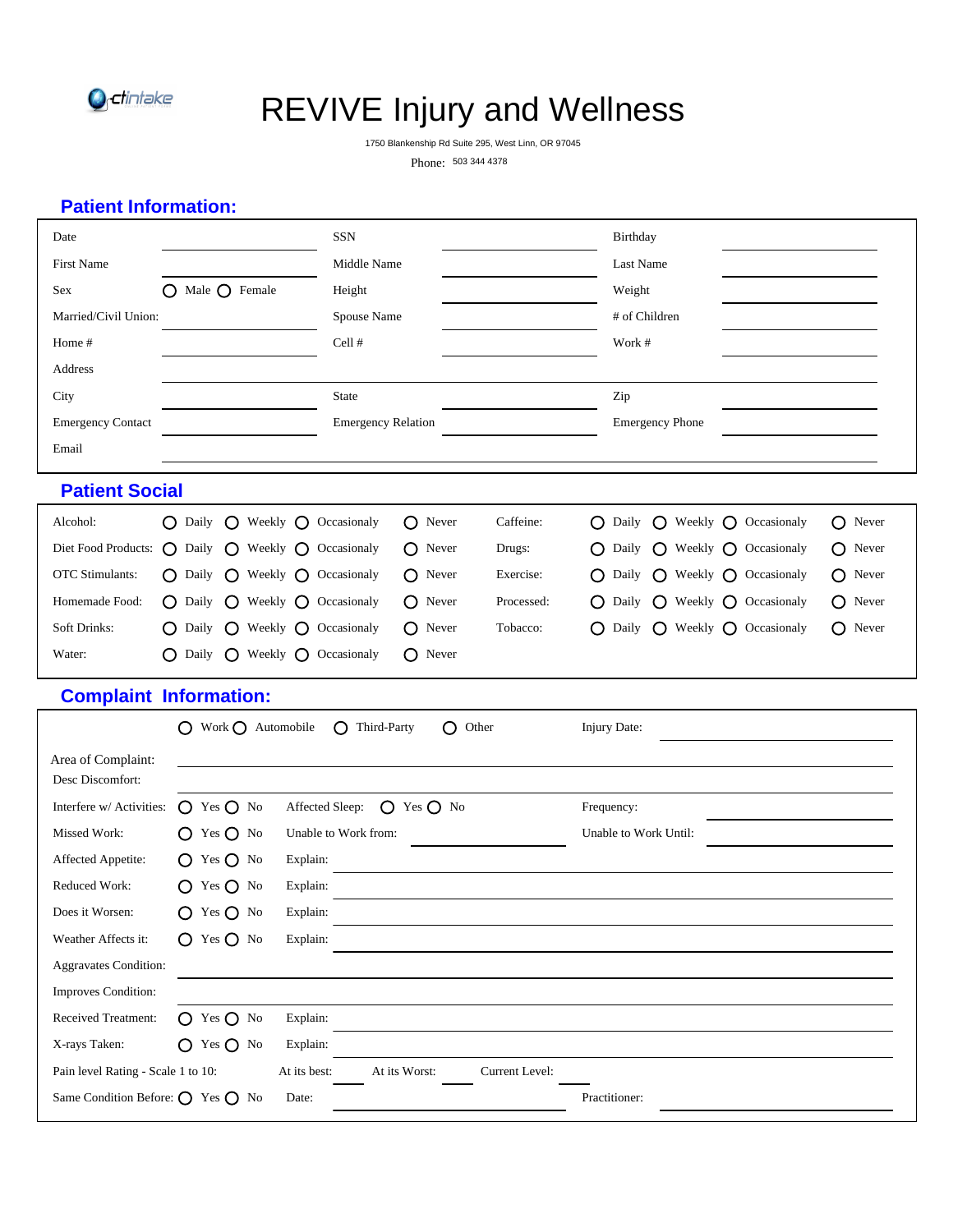#### **For Women Only:**

| Are you pregnant? $\bigcirc$ Yes $\bigcirc$ No | Are you taking birth control?                                   | $\bigcap$ Yes $\bigcap$ No | Do you have irregular cycles? $\bigcirc$ Yes $\bigcirc$ No |  |
|------------------------------------------------|-----------------------------------------------------------------|----------------------------|------------------------------------------------------------|--|
| Are you nursing? $\bigcirc$ Yes $\bigcirc$ No  | Do you experience painful periods? $\bigcirc$ Yes $\bigcirc$ No |                            | Do you have breast implants? $\bigcirc$ Yes $\bigcirc$ No  |  |

#### **Goals for Your Care**

People see a chiropractor for a variety of reasons. Some go for relief of pain, some to correct the cause of pain and others for correction of whatever is malfunctioning in their body. Your doctor will weigh your needs and desires when recommending your care program. Please check the type of care desired so that we may be guided by your wishes whenever possible. I want the Doctor to select the type of care appropriate for my condition

Relief care: Symptomatic relief of pain or discomfort.

 $\Box$ Corrective care: Correcting and relieving the cause of the problem as well as the symptom

Comprehensive care: Bring whatever is malfunctioning in the body to the highest state of health possible with Chiropractic Care  $\Box$ 

## **Personal Health History**

| Last Physical Exam:                               |                |           | Primary Phys:  |                       | Phys Phone #: |  |
|---------------------------------------------------|----------------|-----------|----------------|-----------------------|---------------|--|
| Phys City:                                        |                |           | Phys State:    |                       | Phys Zip:     |  |
| <b>Health Conditions:</b>                         |                |           |                |                       |               |  |
| Previous Chiro Care: $\bigcirc$ Yes $\bigcirc$ No |                | Date:     |                | Condition(s) treated: |               |  |
| <b>Chance Pregnant:</b>                           | $O$ Yes $O$ No | Planning: | $O$ Yes $O$ No |                       |               |  |
| Medications:                                      |                |           |                |                       |               |  |
| Supplements:                                      |                |           |                |                       |               |  |

#### **Personal Incident History:**

| <b>Broken Bones:</b>                           | $O$ Yes $O$ No | Treatment: $\bigcap$ Yes $\bigcap$ No   | Explain |
|------------------------------------------------|----------------|-----------------------------------------|---------|
| Sprains/Strains:                               | $O$ Yes $O$ No | Treatment: $\bigcirc$ Yes $\bigcirc$ No | Explain |
| Hospitalized:                                  | $O$ Yes $O$ No | Explain:                                |         |
| Surgery:                                       | $O$ Yes $O$ No | Explain:                                |         |
| Auto Accident:                                 | $O$ Yes $O$ No | Treatment: $\bigcirc$ Yes $\bigcirc$ No | Explain |
| Struck Unconscious: $\bigcap$ Yes $\bigcap$ No |                | Treatment: $\bigcap$ Yes $\bigcap$ No   | Explain |
| Eating Disorder:                               | $O$ Yes $O$ No | Explain:                                |         |
| Stroke:                                        | $O$ Yes $O$ No | Explain:                                |         |
|                                                |                |                                         |         |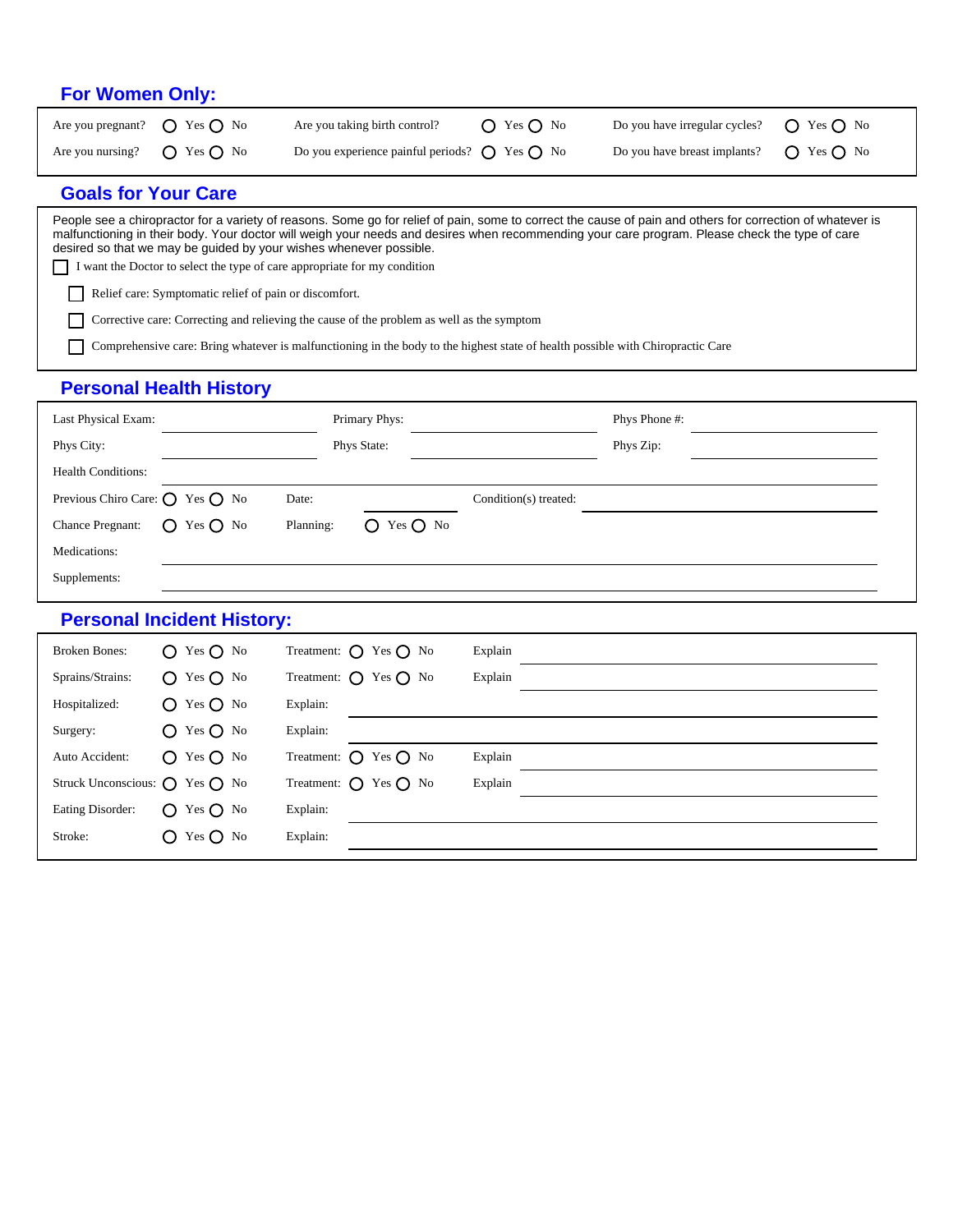# **Health Checklist:**

| Alcoholism                                                                       | Allergies                     | Anemia                     |  |  |  |  |
|----------------------------------------------------------------------------------|-------------------------------|----------------------------|--|--|--|--|
| Arteriosclerosis                                                                 | Arthritis                     | Asthma                     |  |  |  |  |
| Autoimmune Disease                                                               | <b>Back Pain</b>              | <b>Bleeding Disorders</b>  |  |  |  |  |
| <b>Breast Lump</b>                                                               | <b>Bronchitis</b>             | <b>Bruise Easily</b>       |  |  |  |  |
| Cancer                                                                           | Cataracts                     | Chest Pain                 |  |  |  |  |
| <b>CHF</b>                                                                       | Cold Extremities              | Constipation               |  |  |  |  |
| COPD/emphysema                                                                   | Cramps                        | CVA (stroke/TIA)           |  |  |  |  |
| Dementia/Alzheimer's                                                             | Depression                    | Diabetes                   |  |  |  |  |
| Diagnosed emotional/mental                                                       | <b>Digestion Problems</b>     | <b>Dizziness</b>           |  |  |  |  |
| Epilepsy                                                                         | <b>Excessive Menstruation</b> | Eye Pain or Difficulties   |  |  |  |  |
| Fatigue                                                                          | Frequent Urination            | Gallbladder disease/stones |  |  |  |  |
| Glaucoma                                                                         | Gout                          | Headache                   |  |  |  |  |
| Hemorrhoids                                                                      | <b>High Blood Pressure</b>    | Hot Flashes                |  |  |  |  |
| <b>Irregular Heart Beat</b>                                                      | Irregular Menstrual Cycle     | Kidney Infection           |  |  |  |  |
| <b>Kidney Stones</b>                                                             | Liver disease/cirrhosis       | Loss of Balance            |  |  |  |  |
| Loss of Memory                                                                   | Loss of Smell                 | Loss of Taste              |  |  |  |  |
| Lung disease                                                                     | Macular Degeneration          | Migraines                  |  |  |  |  |
| Nosebleeds<br>$\mathcal{L}_{\mathcal{A}}$                                        | Pacemaker                     | Parkinson's                |  |  |  |  |
| Polio                                                                            | Poor Posture                  | Prostate Trouble           |  |  |  |  |
| <b>Retinal Disease</b>                                                           | Sciatica                      | Seizures                   |  |  |  |  |
| Shortness of Breath                                                              | Sinus Infection               | Skin Sensitivity           |  |  |  |  |
| Sleep Problems/Insomnia                                                          | Smoked                        | <b>Spinal Curvatures</b>   |  |  |  |  |
| Stroke                                                                           | <b>Swelling of Ankles</b>     | Swollen Joints             |  |  |  |  |
| Thyroid Condition                                                                | Tuberculosis                  | Ulcers                     |  |  |  |  |
| Varicose Veins                                                                   | Venereal Disease              | Other                      |  |  |  |  |
|                                                                                  |                               |                            |  |  |  |  |
|                                                                                  |                               |                            |  |  |  |  |
| Have you had any of these Cardiovascular Diseases? Please select all that apply. |                               |                            |  |  |  |  |
| Myocardial infarction                                                            | Hypertension                  | Hypercholesterolemia       |  |  |  |  |
| Bypass surgery                                                                   | Coronary artery disease       |                            |  |  |  |  |
| Do you have Diabetes? If so what type?                                           |                               |                            |  |  |  |  |
| $\bigcirc$ Type I $\bigcirc$ Type II<br>$\bigcap$ Juvenile                       |                               |                            |  |  |  |  |
| Do you have any stomach/digestive issues? Please select all that apply.          |                               |                            |  |  |  |  |
| Ulcers                                                                           | Reflux                        | IBS<br>$\blacksquare$      |  |  |  |  |